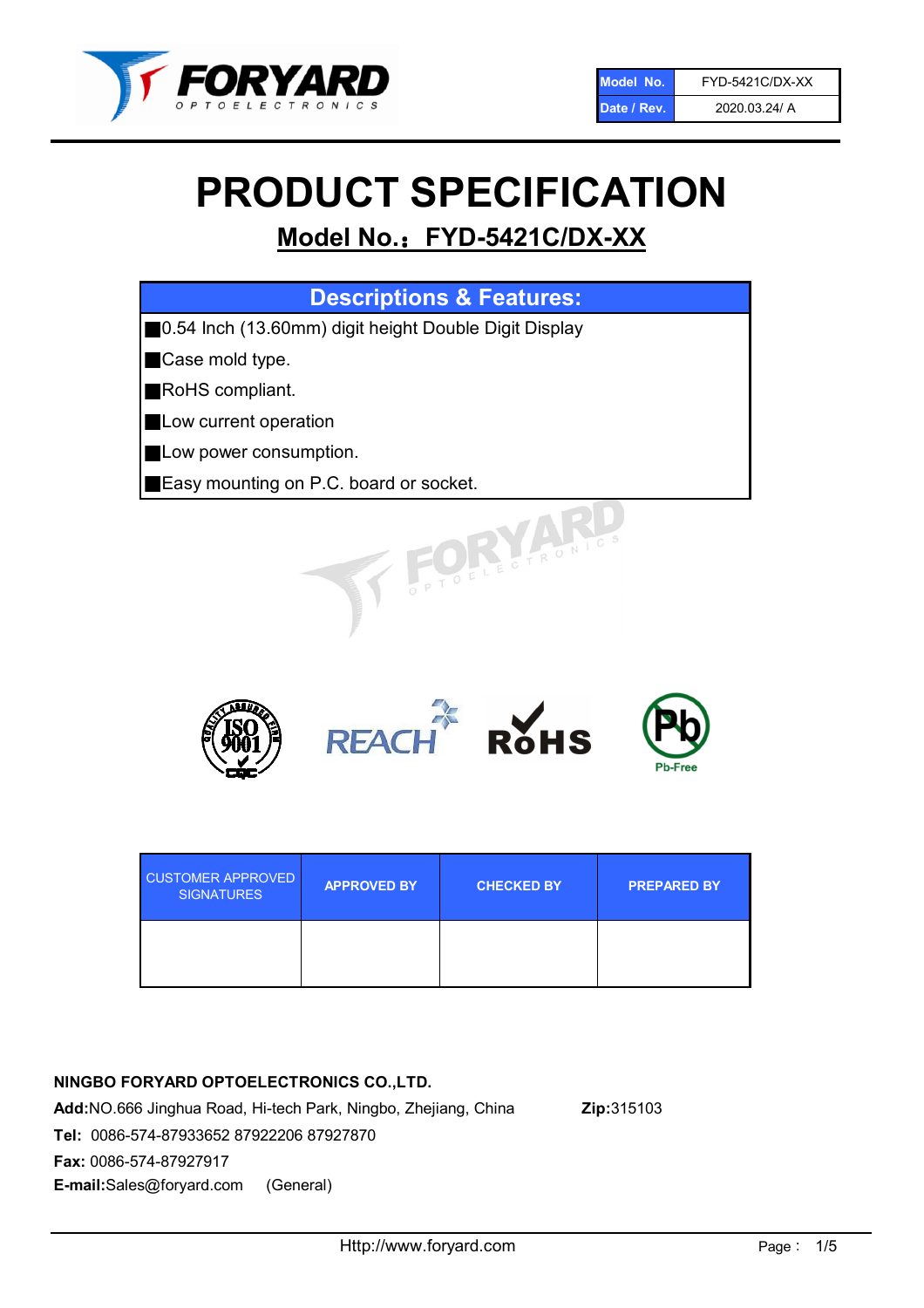

| Model No.   | FYD-5421C/DX-XX |
|-------------|-----------------|
| Date / Rev. | 2020.03.24/ A   |

## Model No.: FYD-5421C/DX-XX

## ■ -XX: REF Surface / Epoxy color

| Color<br><b>Number</b>      |                |                                                   |               |                   |
|-----------------------------|----------------|---------------------------------------------------|---------------|-------------------|
| REF Surface Color   O White |                | $\circ$ Black $\circ$ Gray                        | $\circ$ Red   | $\circ$ Green     |
| Epoxy Color                 | I∩ Water Clear | $\mathbin{\varcap}$ White $\mathbin{\varcap}$ Red | $\circ$ Green | $\bigcirc$ Yellow |

## ■ Mechanical Dimensions





## Notes:

- 1. All pins are Φ0.51[.020]mm
- 2. Dimension in millimeter [inch], tolerance is ±0.25 [.010] and angle is ±1° unless otherwise noted.
- 3. Bending≤Length\*1%.
- 4.The specifications,characteristics and technical data described in the datasheet are subject to change without prior notice.
- 5.The drawing is different from the actual one, please refer to the sample.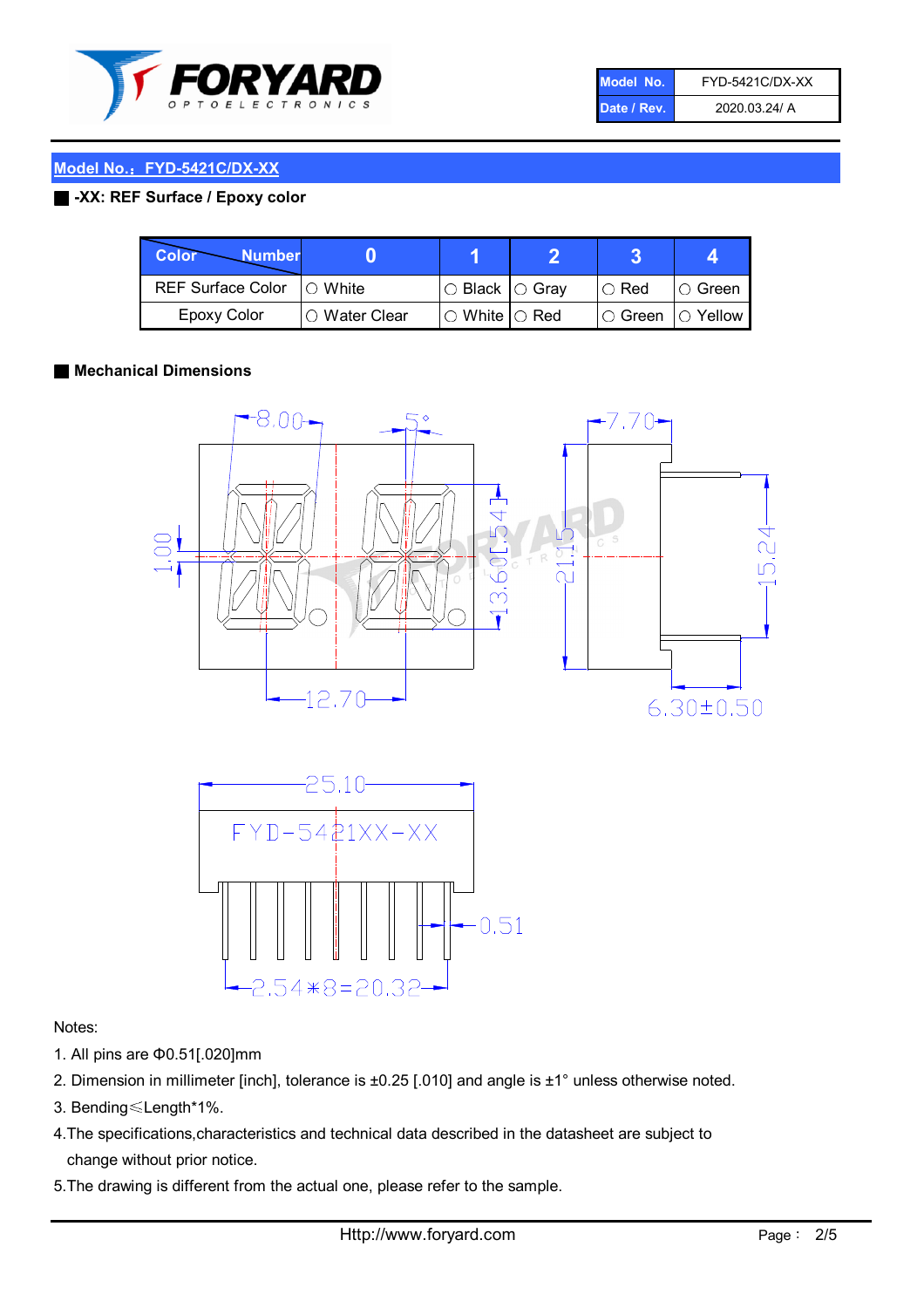

| Model No.   | <b>FYD-5421C/DX-XX</b> |
|-------------|------------------------|
| Date / Rev. | 2020.03.24/ A          |

## Model No.: FYD-5421C/DX-XX

## ■ All Light On Segments Feature & Pin Position

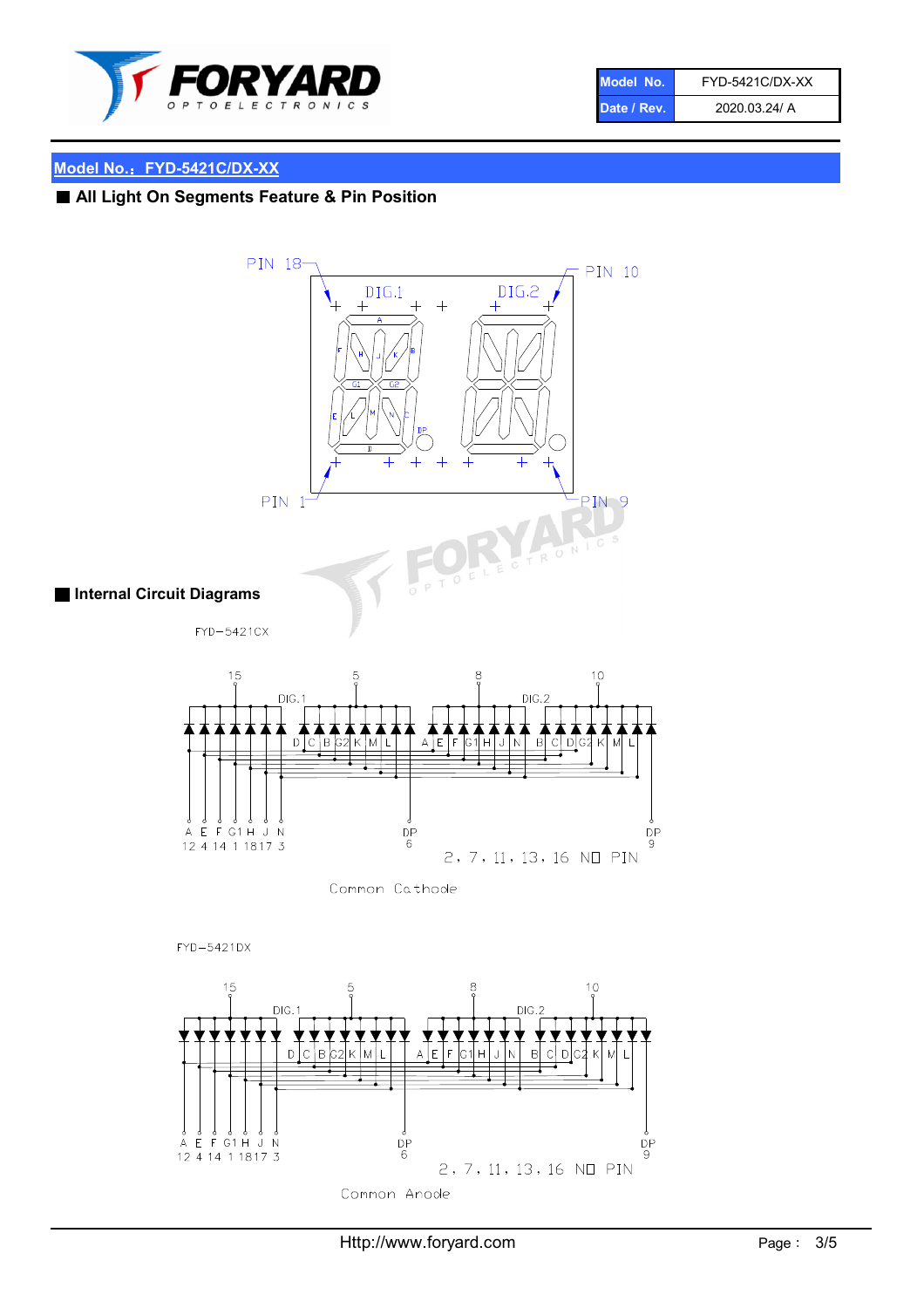

| Model No.   | FYD-5421C/DX-XX |
|-------------|-----------------|
| Date / Rev. | 2020.03.24/ A   |

(Ta=25℃)

## Model No.: FYD-5421C/DX-XX

#### Absolute maxir

| solute maximum ratings       |               |                       |              |            | (Ta=25℃)    |
|------------------------------|---------------|-----------------------|--------------|------------|-------------|
| <b>Parameter</b>             | <b>Symbol</b> |                       | <b>Value</b> |            |             |
|                              |               | <b>Test Condition</b> | <b>Min</b>   | <b>Max</b> | <b>Unit</b> |
| Reverse Voltage              | VR            | $IR = 30$             | 5            |            |             |
| <b>Forward Current</b>       | IF            |                       |              | 30         | mA          |
| Power Dissipation            | Pd            |                       |              | 100        | mW          |
| <b>Pulse Current</b>         | Ipeak         | Duty=0.1mS,1KHz       |              | 150        | mA          |
| <b>Operating Temperature</b> | Topr          |                       | $-40$        | $+85$      | °C          |
| Storage Temperature          | Tstr          |                       | -40          | $+85$      | °C          |

## ■ Electrical-Optical Characteristics

### ● Color Code & Chip Characteristics:(Test Condition:IF=10mA)

Typ Max S | Hi $\textsf{Red}$  | AlGaInP | 660nm LE 20nm | 2.00 | 2.50 D | Super Red | AIGaAs/DH | 650nm | 20nm | 2.00 | 2.50 E | Orange | GaAsP | 625nm | 35nm | 2.00 | 2.50 A | Amber | GaAsP | 610nm | 35nm | 2.00 | 2.50 Y | Yellow | GaAsP | 590nm | 35nm | 2.00 | 2.50 G Yellow Green AIGaInP | 570nm | 10nm | 2.00 | 2.50 3.00 3.80 3.00 3.80 W | White | InGaN/GaN | X=0.29,Y=0.30 |CCT:9500K| 3.00 | 3.80 UHR Ultra Hi Red | AlGaInP | 640nm | 20nm | 2.00 | 2.50 UR | Ultra Red | AlGaInP | 635nm | 20nm | 2.00 | 2.50 UE Ultra Orange | AIGaInP | 625nm | 20nm | 2.00 | 2.50 UA Ultra Amber | AIGaInP | 610nm | 20nm | 2.00 | 2.50  $UV$  Ultra Yellow  $\vert$  AlGaInP  $\vert$  590nm  $\vert$  20nm  $\vert$  2.00  $\vert$  2.50  $\text{UG}$  Ultra Yellow Green | AIGaInP | 570nm | 30nm | 2.00 | 2.50 PG Pure Green | InGaN | 520nm | 36nm | 3.00 | 3.80 30nm 3.00 3.80 30nm 3.00 3.80 UW |Ultra White | InGaN/GaN | X=0.29,Y=0.30 |CCT:9500K| 3.00 | 3.80 40~85 60~120~180 40~70 Segment-to-Segment Luminous Intensity ratio(Iv-M) 1.5:1 610nm 9~20(mw) 350~450 470nm 120~180 120~180 Ultra Blue InGaN/GaN InGaN/GaN 9~20(mw) 20~50 280~600 570nm | 30nm | 2.00 | 2.50 | 20~60 470nm 590nm InGaN/GaN B Blue I InGaN 570nm | 10nm | 2.00 | 2.50 | 10~20 30~105 30~135 460nm 520nm Ultra brightness **AlGaInP** AlGaInP 60nm AlGaInP 640nm Peak Wave Length $(\lambda_{\rm P})$ UB 460nm 635nm AlGaInP AlGaInP AlGaInP InGaN/GaN AlGaInP 10~20 Luminous **Intensity** (Iv) Unit:mcd AlGainP 660nm GaAsP GaAsP AlGaAs/DH **Spectral** Line halfwidth (∆λ1/2) 10~20 Standard brightness Forward Voltage(VF) Unit:V 15~30 10~20 625nm GaAsP 590nm **Emitting Color Dice Material** 10~21 610nm

## Note:

1.Luminous Intensity is based on the Foryard standards.

2.Pay attention about static for InGaN